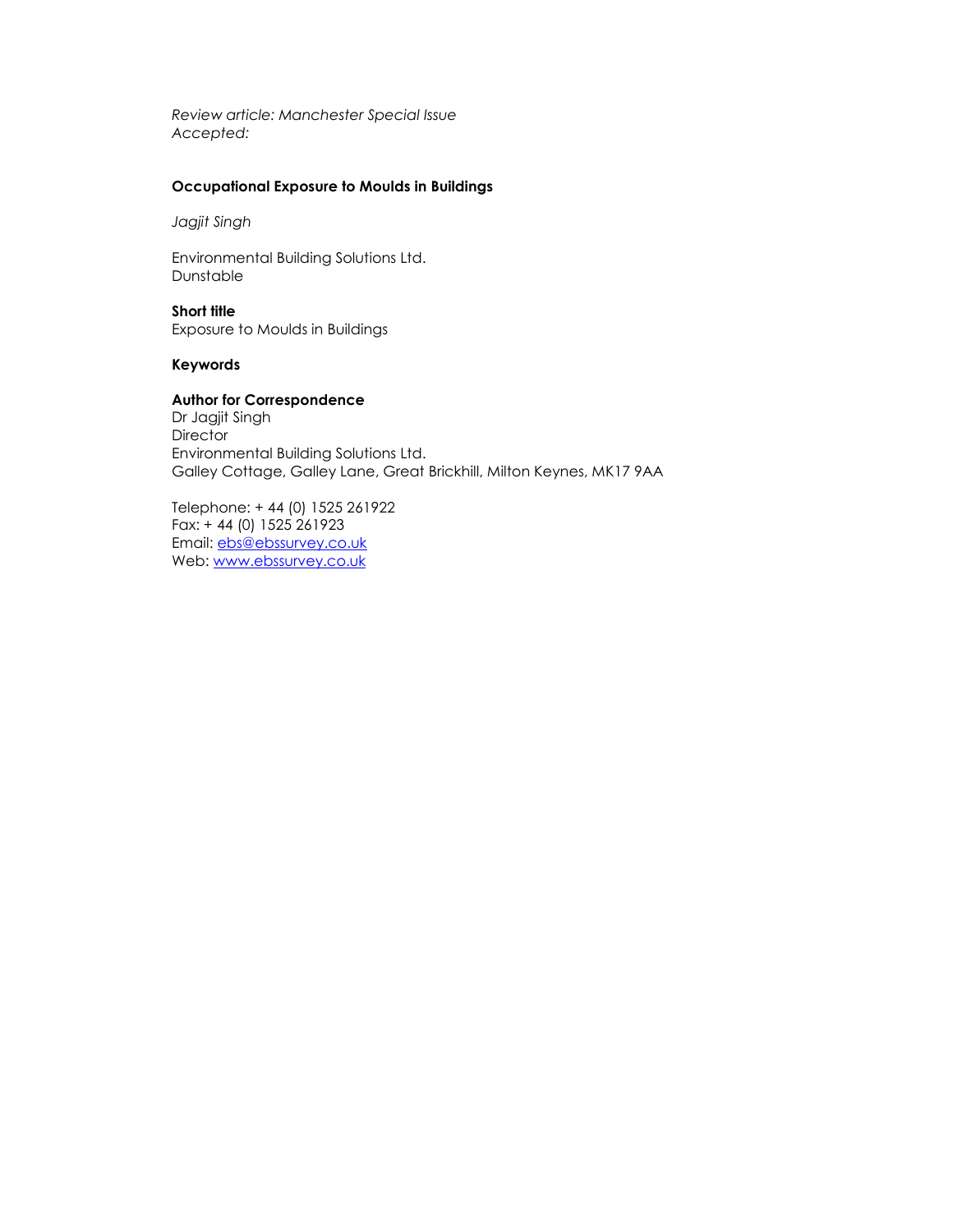# **Abstract**

Airborne moulds are ubiquitous and have evolved to exploit the man-made spatial ecosystems of our built environment. In the enclosed environment, especially where there is dampness and condensation, they manipulate the microclimates and ecological niches of our buildings and feed on a variety of substrates. Over the last century the management of mould problems in buildings has largely relied on a misunderstanding and misdiagnosis of the biology, ecology and physiology of the causal organisms. Mould growth in buildings may affect the health of occupants in many ways and may contribute to Sick Building Syndrome (SBS) as well as allergy and other environmental health problems. The consequences of occupational exposure to moulds are gaining prominence because of demands for better working conditions. There is a need to look after and hopefully improve the health, comfort and productivity of a building's occupants.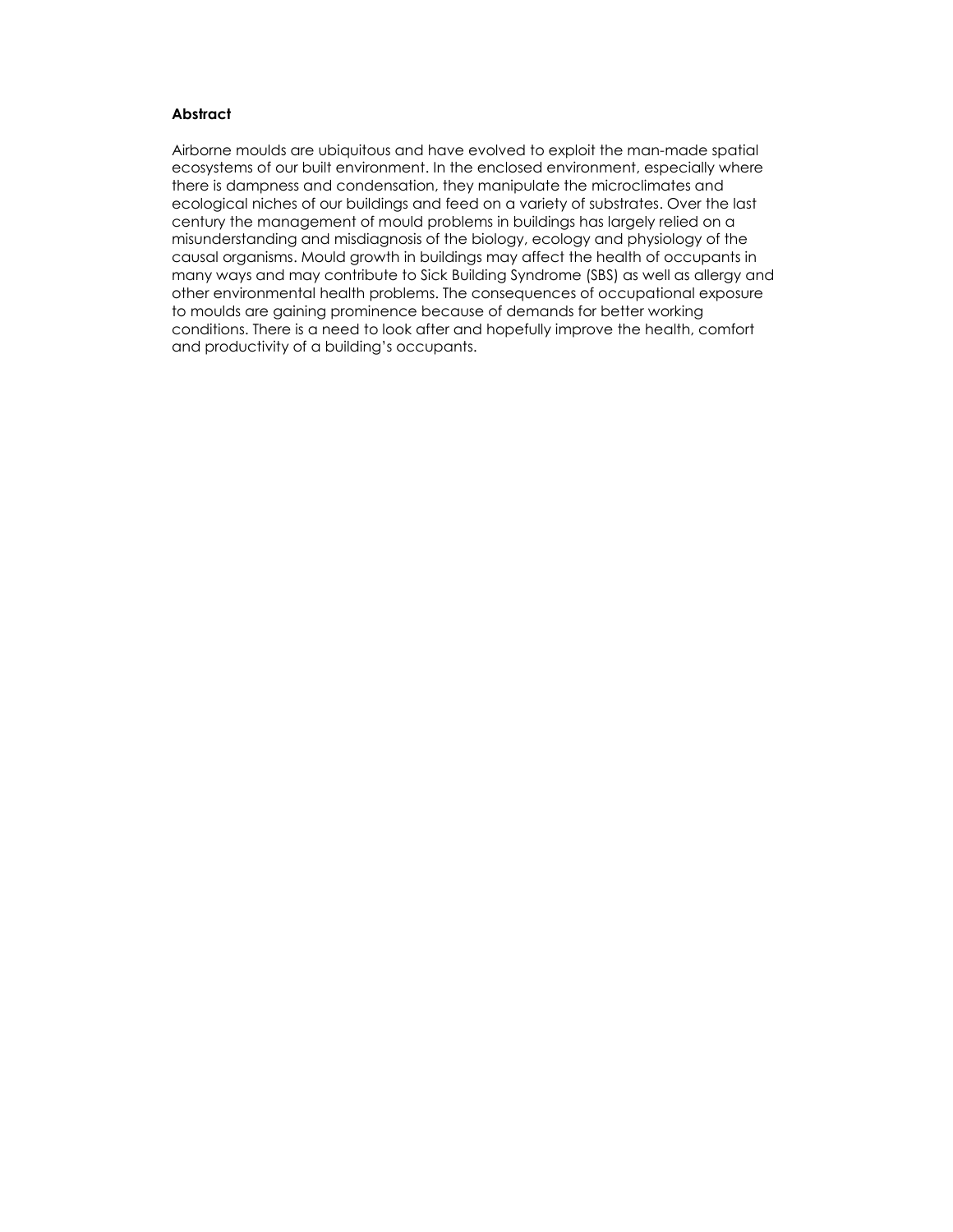#### **Introduction**

Airborne moulds are ubiquitous and have evolved to exploit the man-made spatial ecosystems of our built environment. In the enclosed environment of our buildings they manipulate the microclimates and exploit ecological niches. Their ecological diversity is such that no matter what number and variety of substrates are available there will some micro-organism able to feed on virtually all of them (Gravesen et al., 1994; Gravesen et al., 1999).

It is to be regretted that over the last century the management of mould problems in buildings has largely relied on a misunderstanding and misdiagnosis of the biology, ecology and physiology of the causal organisms. Mould growth in buildings may affect the health of occupants in many ways (Croft et al. 1986; CDC 1997) and may contribute to the so-called Sick Building Syndrome (SBS) as well as allergy and other environmental health problems (Malkin et al. 1998). However, microbial contamination in buildings can vary greatly, depending on the location of growing organisms, and possible exposure pathways. The presence of mould in a building does not necessarily constitute exposure.

Several studies have described health problems due to moisture and mould growth in domestic buildings (Haverinen et al. 2001; Lawton MD et al. 1998; Spengler et al. 1994; 4: Koskinen et al. 1999; Dales et al. 1991; Strachan et al. 1990; Etzel et al. 1998). The consequences of occupational exposure to moulds are gaining prominence because of demands for better working conditions. The problems of such exposure are not new but must now be addressed because of demands for better standards of living to improve the health, comfort and productivity of the occupants. In certain occupations, particularly those in the agricultural sector, high levels of moulds and fungi may constitute a particular occupational hazard (doPico, 1986; Parker et al., 1992; SNB, 1994; Adhikari 1999) Other factors include the increase in the incidence of allergic reactions in susceptible individuals (Rask-Andersen 1989; Institute of Medicine. 1993) and the need for energy conservation measures that leads to sealed buildings.

Allergy and environmental health problems in buildings have generally been neglected because the effects are mostly chronic and long-term and not directly and immediately life threatening. People are increasingly dissatisfied with the air quality in their work places and this is costing employers millions of pounds every year in loss of business. Healthy and comfortable environment requires multi-disciplinary scientific input from those involved in building construction, services and controls, design, use and maintenance of buildings.

## Building Health and Occupant Health

Building health and any pollutant problems should be addressed before the building is built. There should be early consideration of the choice of construction materials and building systems and techniques. These must be integrated to minimise microbial habitats and avoid sources of particulates and other pollutants such as VOCs. There should be a clear understanding of the building's use which should direct the careful selection of furnishings and operating equipment. Once a building is commissioned and operating, proper maintenance of the air handling system, other buildings systems and structural elements is critical. In operation, housekeeping and interior design professionals must work in concert with facilities management so that, as staffing or work functions change, appropriate action can be taken.

The holistic approach is necessary because buildings may affect the health of occupants in many ways. So may ways in fact that a terminology has developed in an attempt to classify the problems. Pre-eminent among the names is Sick Building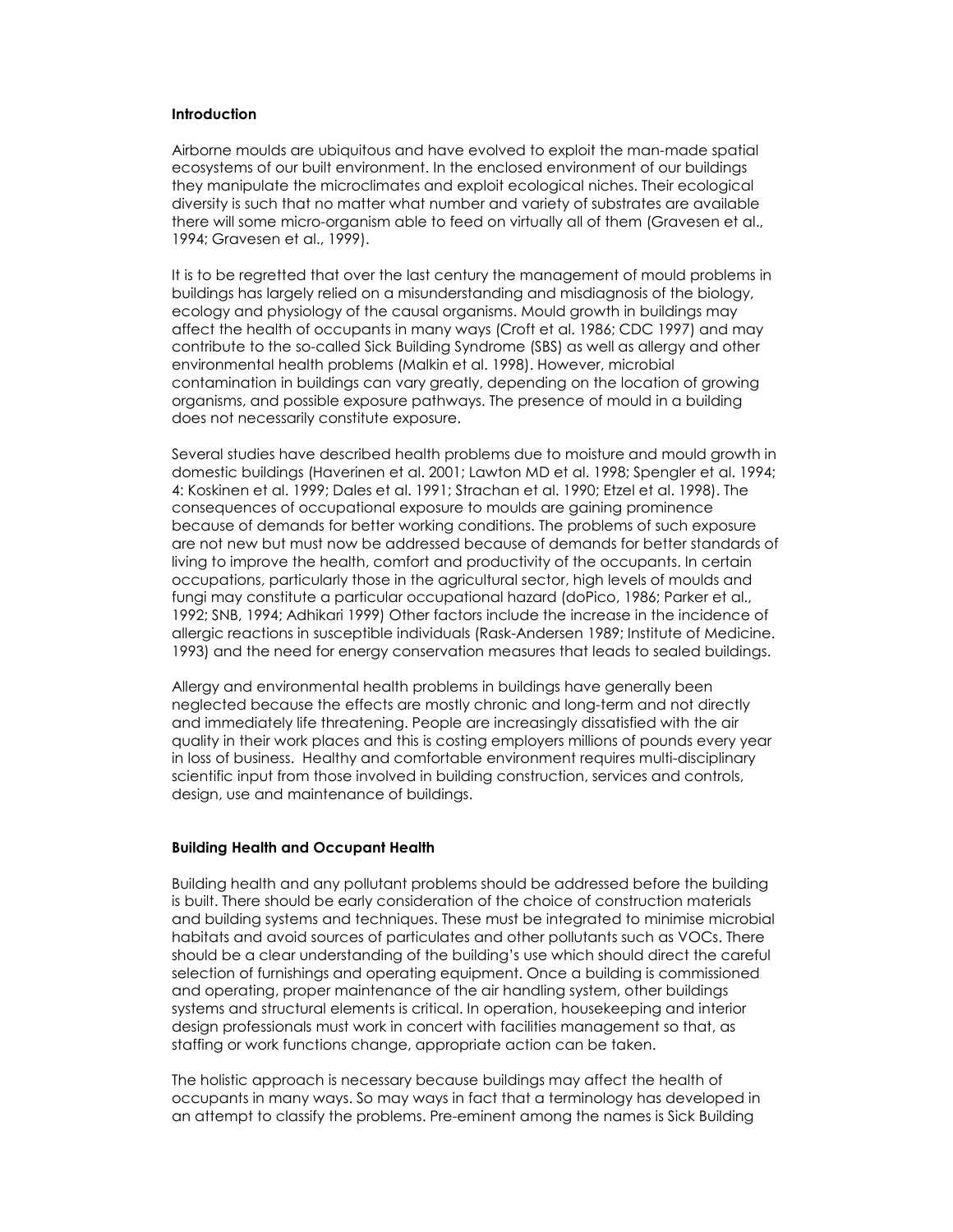Syndrome (SBS) but there are also building related illnesses (BRI), and allergy and environmental health problems (AEHP). The term SBS is extremely vague and it and its connotations should be distinguished from building-related illness. In the latter a specific agent such as bacteria or moulds may be found responsible but in SBS this is rarely the case (Gots, 1998). SBS is often used to describe buildings where workers have many and varied symptoms. The sheer number of potential causes of those symptoms makes the term misleading. People complain they do not feel well and have certain symptoms and that these symptoms have a temporal relationship with the building. The implication is often that the symptoms arise because of some problem with the indoor air quality. While there may be a building-related cause, such as poor air exchange in an energy-efficient building, most often in SBS the cause will never be identified. One epidemiological study (Finnegan, Pickering, and Burge, 1984) concluded that air-conditioned buildings consistently showed more symptoms than naturally ventilated buildings. However the researchers could determine no specific cause, such as the use of humidifiers or the presence of formaldehyde or other chemicals.

BRI is usually more definite and the term is used to describe diseases ranging from mild to severe, that are due to specific, identifiable contaminants of the indoor air. For a classification of building related disease to be designated, clear and convincing evidence must exist that something in the building is causal; preferably, the agent should be known. Moreover, the disease or end point of the disorder must generally be quite clear-cut, not merely a set of non-specific complaints (Gots, 1998). In the most serious cases there may be quite definite symptoms as is the case with Legionnaires' disease. Occupational asthma may be proven by immunological studies of the patient. If a large number of the workforce are beset by symptoms such as eye and mucous membrane irritation, headaches, fatigue, and sinus congestion these may be the result of a BRI.

It remains, though, that the most common health problems in buildings relate to dampness and condensation resulting in mould growth producing respiratory problems and allergies. Not only moulds but also house dust mites, and, less commonly, amoebae can colonise building structures, furnishings and finishes with the same health consequences. House dust mites, fungi and yeasts are potent sensitisers, and they flourish in an environment of high relative humidity and low ventilation. Fragments of these organisms or their decayed material or their metabolites, becoming airborne, can be inhaled and cause allergic disease.

## Moisture Saturated Dwellings

Because micro-organisms need water to grow, the presence of moisture plays a key role in many indoor air quality problems. Accumulation of moisture via leaks or broken pipes, condensation as a result of bad ventilation or poor dehumidification by HVAC systems can all lead to microbial growth. Fungi are the most common microorganisms in a damp building because they require less moisture than bacteria to grow. A relative humidity of 75-85% is sufficient for growth. Bacteria do not begin to amplify aggressively until the humidity is very high, around 95%, or if standing water is present.

Buildings which suffer from dampness (Rising or penetrating dampness), moisture problems due to condensation, fire and flood damage can have a significantly higher number of micro-organisms in their indoor environment (Pasanen et al., 1993). However, the development of a microbiological flora depends not just on water but also on time. In the case of flooding, if the buildings are dried quickly when the water retreats there may be little increase in overall levels of both bacteria and fungi (Curtis et al. 2000). Nevertheless, in areas where flooding has occurred, prompt cleaning of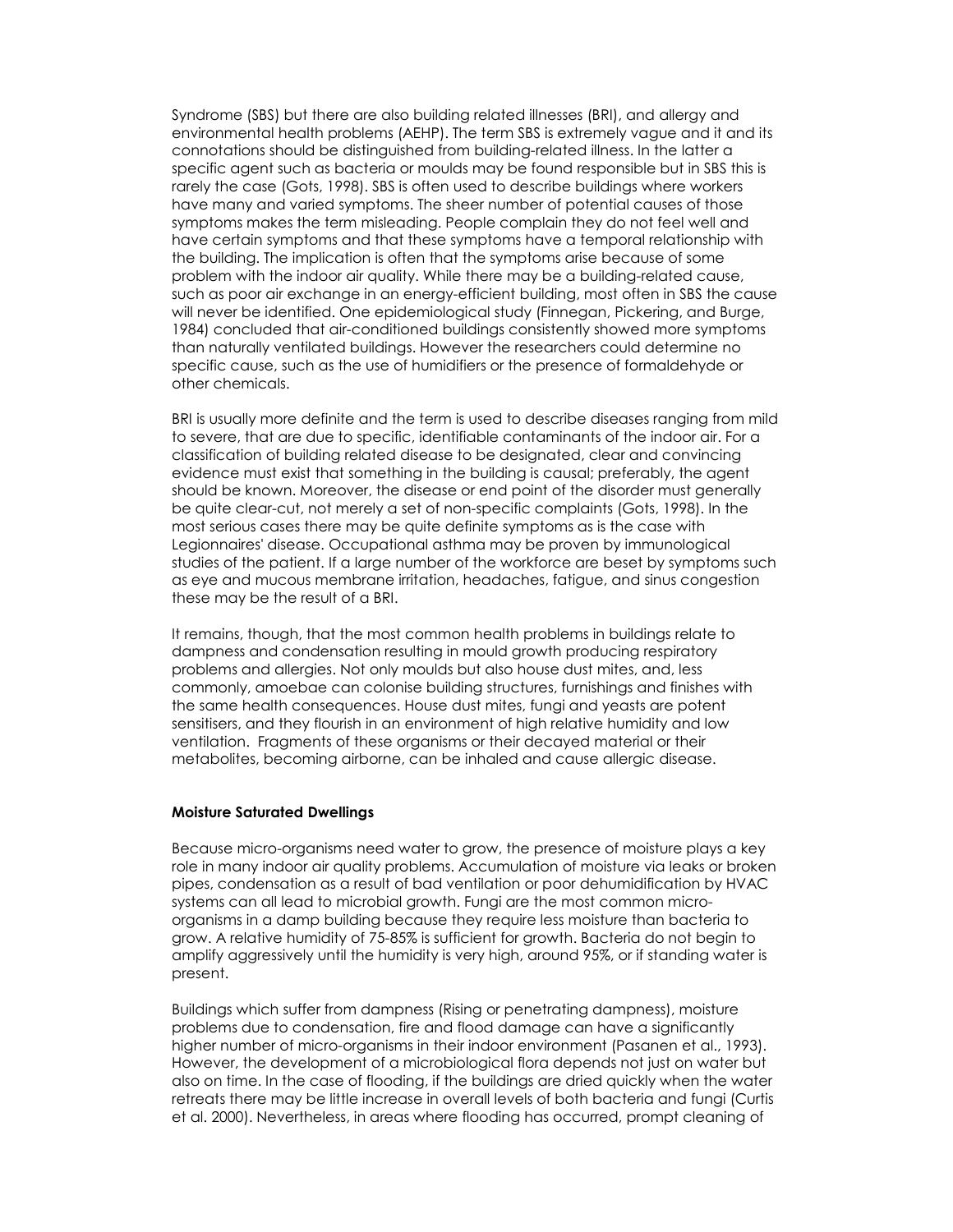walls and other flood-damaged items with water mixed with a chlorine bleach would be a wise precaution. Another factor which should be remembered is that mould on the walls of a building is not the same as mould or spores in the air. For an exposure to present a hazard direct contact with fungal growth or inhalation of the spores is necessary. Surface contamination can lead to airborne contamination but any quantitative relationship is at best indirect.

If water has been present for a long time species of mycotoxin-producing moulds may be present, these include Fusarium, Trichoderma, and Stachybotrys. In addition there are other moulds of allergenic importance including for example, Botrytis and Rhizopus. These and other species create problems for allergic patients since the most common response to mould exposure may be allergy. However, a prolonged residual moisture problem may also cause troubles for non-allergic people, who may develop several of the mucosal and general symptoms. These may result from other types of health effects known to result from exposure to micro-organisms, namely: infections, irritation (mucous membrane and sensory) and toxicity.

# Health effects

There are more than 100,000 species of fungi and the genera and species that cause human disease include a wide array of these. The most common fungi found in both adult and paediatric populations in descending order of frequency were Alternaria, Helminthosporium, Cladosporium, Fusarium, Aspergillus, Phoma and Penicillium (Kuehn et.al 1992)

The most common response to mould exposure may be allergy. People who are atopic, that is, those who are genetically capable of producing an allergic response, may develop symptoms of allergy when their respiratory system or skin is exposed to mould or mould products to which they have become sensitised. Repeated exposure to large amount of fungal propagule risks the development of specific allergic reactions and the incidence of the problem is increasing at an alarming rate. It is a sad fact that every third child in many industrialised countries has an atopic disorder (ISAAC, 1998).

#### Indoor Allergens

The fruiting bodies of fungi produce large numbers of spores that when liberated to the indoor air of buildings may constitute a health hazard. They are part of the whole bioaerosol mix often described as organic dust (NIOSH, 1994). The most common of these micro-organisms in the indoor air are: Cladosporium herbarum, Alternaria alternata, Eurotium herbariorum, Penicillium spp., Aspergillus spp., particularly Aspergillus versicolor, Aureobasidium pullulans, Mucor spp., Phoma spp and Wallemia spp. The other micro-organisms are bacteria, viruses, Actinomycetes, yeasts and pollens and the dust also includes faecal pellets of the house dust mite and effluvia from domestic pets (birds, rodents, dogs, cats). The fungal spores can, like other types of dust, sediment on surfaces or it could be inhaled by occupants and deposited on the mucosal surface of the upper airways and in the eyes.

In an occupational setting allergy problems in buildings reflect on the health, comfort and productivity of the occupants and also increases in the rate of sickness at work places. To avoid these problems a defensive strategy is necessary from the building design stage. A close dialogue must exist between architects, designers, engineers and building health specialists in the early stages of conception and construction with later the involvement of facilities managers, health and safety officers and employees. This multi-disciplinary approach is necessary in order to identify, evaluate, monitor and remedy allergic reactions in buildings.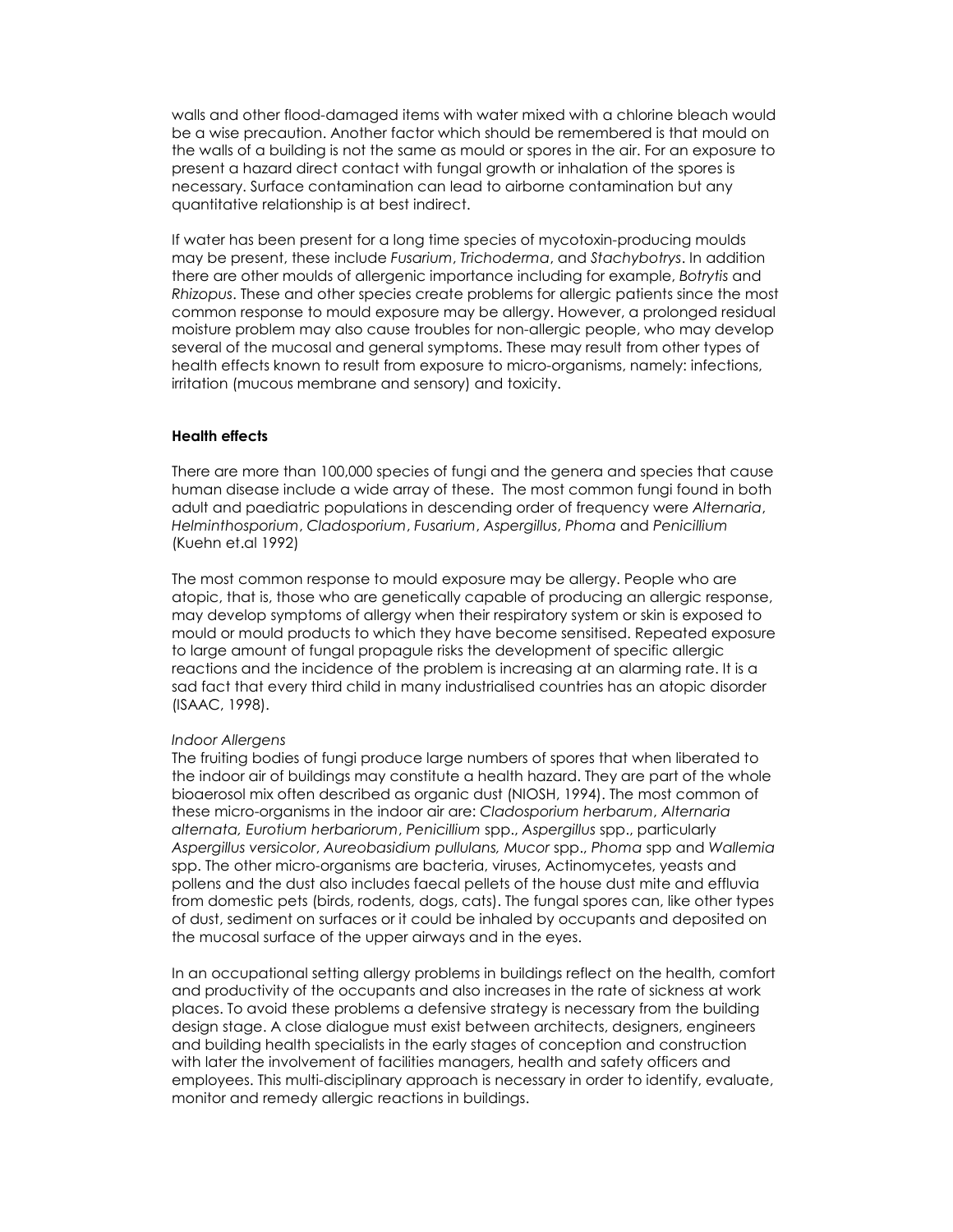### Allergic Reactions

Allergic reactions can range from mild, transitory responses, to severe, chronic illnesses. The Institute of Medicine (1993) estimates that one in five Americans suffers from allergic rhinitis, the single most common chronic disease. Additionally, about 14% of the American population suffers from allergy-related sinusitis, while 10 to 12% have allergically-related asthma. A very much smaller number, less than one percent, suffer serious chronic allergic diseases such as allergic bronchopulmonary aspergillosis (ABPA) and hypersensitivity pneumonitis (Institute of Medicine, 1993).

While there are thousands of different moulds that can contaminate indoor air, allergic potential has only been identified in a few of them. This means that exposed and sensitised atopic individuals may not be identified as having mould allergy. Allergy tests are highly specific and it is possible that even closely related species may cause allergy yet not be detected through challenge with the purified allergens available for tests. A negative test does not rule out mould allergy for atopic individuals.

### Environmental Control of Allergens

In environmental control of allergens avoidance of exposure should be the first line of defence. In a domestic setting removal of a household pet or remediative action to remove house-dust mites can lead to a cure of rhinitis and, indeed, asthma in atopic occupants. Similarly in industry, changes in working practices such as the total enclosure of industrial processes that release sensitising agents can improve worker health.

In any environment where there is risk of exposure to a known material with a record for causing allergy, that material should be managed by the principles of substitution, containment, local exhaust ventilation and finally personal protection.

If complete avoidance is not possible other therapeutic methods exist that may be used in combination or singly, namely, pharmacotherapy, and immuno-therapy

### Management of moulds in Buildings

#### Environmental Management

Much damage has been inflicted in last Century by dealing with the symptoms of the problems and not with the causes. By proper understanding of the courses, its repetition should be avoided in this Century. The environmental approach is beneficial to the building fabric, occupants and to the wider environment. Fungi and other bio-contaminants cannot be removed from a building but their levels should be controlled. For example, it has been hypothesised that a level of non-toxigenic and non-pathogenic organisms ≤300 cfu.m<sup>-3</sup> should be typical for environments in which normal, non-immuno-compromised people live (Robertson, 1997).

### Monitoring and Risk Assessment

To determine the type and degree of infestation by micro-organisms requires specialised equipment. A range of instrumentation is available for monitoring moulds in the environment. These may be used for continuous measurement (Stern et al. 1999) or to sample air using viable cascade impactors based on the Anderson design (Brickus, 1998) or related techniques (Bhattacharya et al., 2001). The choice of sampler requires careful consideration of the purposes of the investigation, the information required, the characteristics of the moulds in the environment being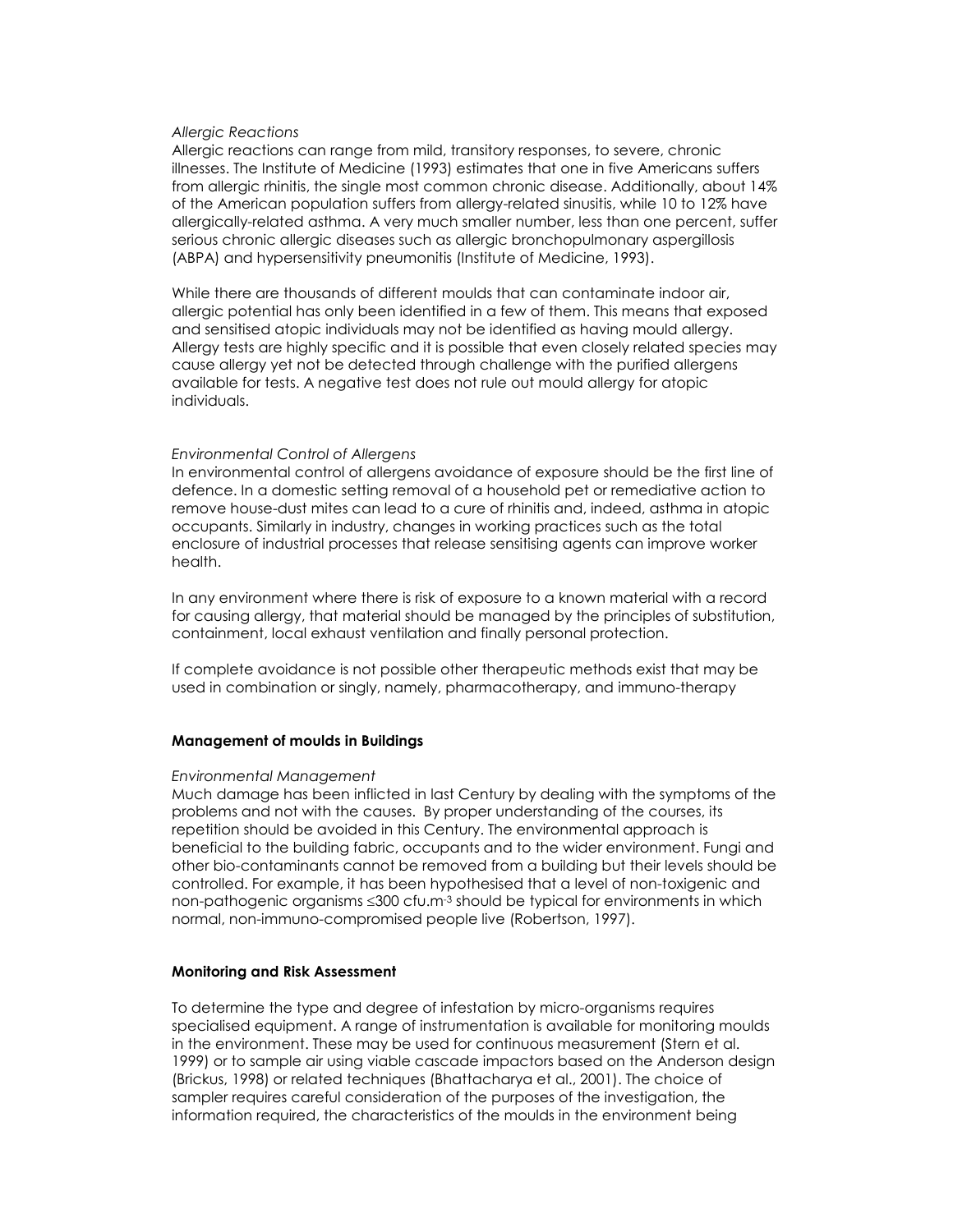studied and the sampling and trapping efficiencies of the available samplers. Other methods include sampling airborne allergens, airborne mycotoxins, sampling volatile metabolites and endotoxins.

# SAMPLING METHODS

Determinations of the occurrence of microorganisms in buildings can only be as good as the methods used. Choice of a sampler requires careful consideration of the purposes of the investigation, the information required, the characteristics of the microorganisms in the environment being studied and the sampling and trapping efficiencies of the available samples.

During mould monitoring in buildings, often-insufficient attention is given to the followings;

- Sampling characteristics of different instruments and their limitations,
- the siting of samplers,
- the timing of samples and
- the way in which the catch is handled.

Failure to consider these factors means that much published work gives less reliable information than is often attributed to it. No one method of sampling or isolation medium is ideal for all needs.

# SAMPLING VIABLE MICROORGANISMS

Settle plates, Petri dishes of agar medium exposed to the atmosphere by removing the lid for a fixed period, have been used widely in studies of the indoor environment. They are simple and easy to use but the results are difficult to interpret. Spores or cells sediment at a rate determined by the square of their aerodynamic radius, i.e. the radius of a unit density sphere sedimenting at the same rate. Consequently, small spores are effectively sampled from a much smaller volume of air than large spores and if present in the air in equal concentrations, many more of the larger particles will be collected than of the smaller. Further errors are caused by any air movement which creates a shadow with no deposition downwind of the leading edge that increases in size with wind speed until there is no deposition unless airflow becomes turbulent when deposition may become greater then expected. Much deposition may also occur in the turbulence created when the lid is removed and replaced.

# Mycoflora samplers

Some modern hand-held samplers are very convenient to use but their trapping efficiency is often low and differs for different size particles, again distorting results. The Biotest RCS sampler has often been used in indoor studies. The other methods and sampler used in mould monitoring are;

- SAS sampler
- Andersen samplers to be comparable
- cascade impactor Impaction and impinger samplers
- Settle Plates
- Automatic volumetric spore trap

A careful seletion of the sampler and observations should be made for occupational hygiene criteria of inhalable, thoracic and respirable fractions of airborne dust.

Almost all studies of the indoor air spora have involved short-period samples during periods of inactivity within the building or without reference to the amount of activity. However, numbers of airborne microorganisms may change considerably with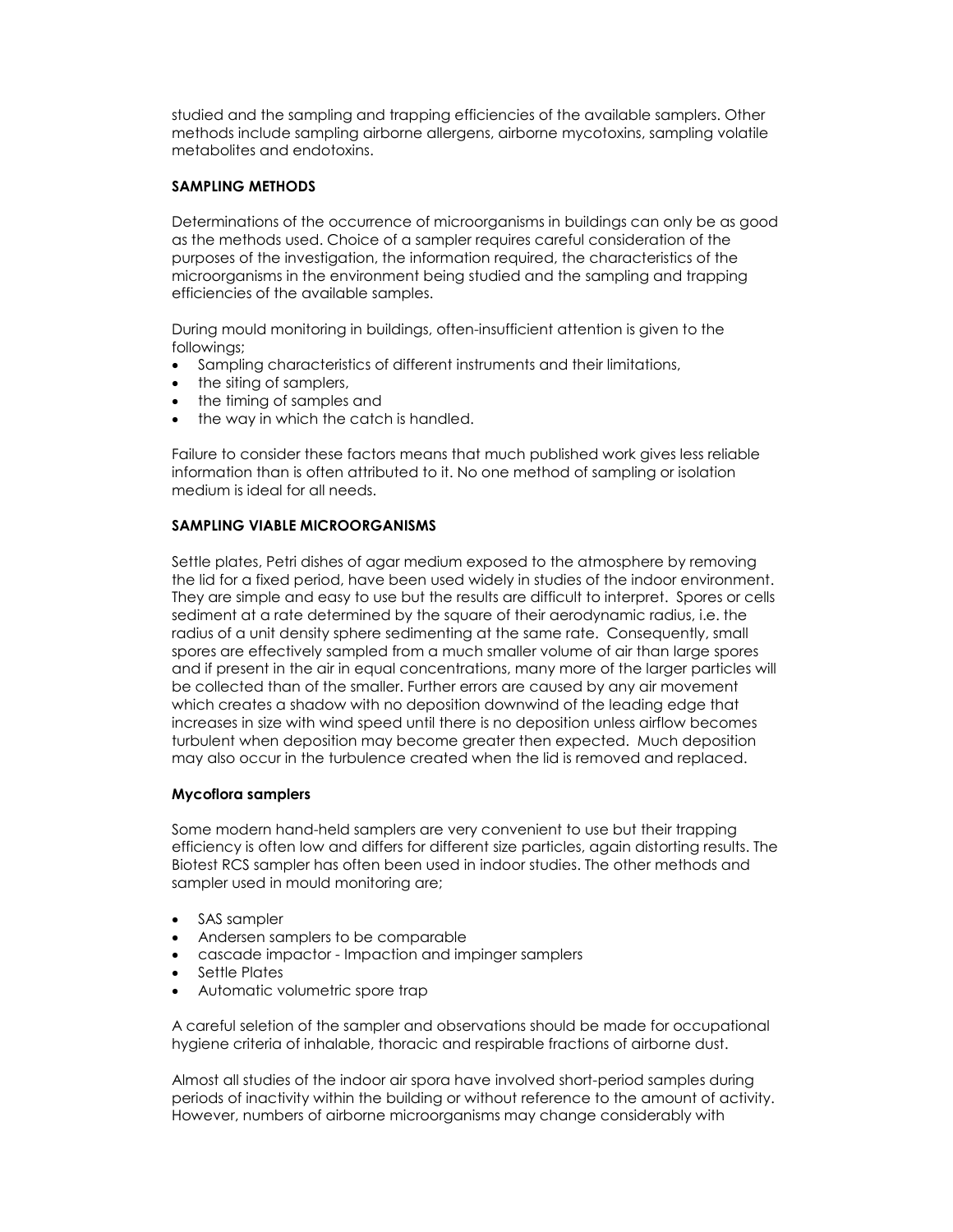activity that stirs up dust and longer-term sampling would seem desirable. The most satisfactory instrument for long-period sampling is probably the multi-stage liquid impinger since, especially in the first two stages, this treats particles more gently than other liquid impingers.

Calibration of sampling instruments is essential to ensure that the correct sampling rates are being maintained.

# Nutrient Media

A wide range of media have been used to determine numbers of different microorganisms in the air spora . Selective media have been used for the isolation of different group of bacteria but these are less well developed for fungi. However, it is evident from the range of fungi isolated that a medium that allows optimum growth of xerophilic fungi should often be included. ~DG18 agar is a good example of such a medium which is satisfactory for the growth of Aspergillus, Penicillium and wallemia spp., as well as other xerophiles. Malt extract and DG18 agars gave consistently high yields of fungi, both in terms of cf/m3 and of total number of species isolated with slit samplers and six-stage Andersen samplers and also gave best reproducibility between duplicate parallel samples with Andersen samplers. The use of at least two media is essential because some important hydrophilic fungi, like Stachybotrys atra, will not grow on DG18 activity medium. Malt extract agars containing glucose and peptone have been recommended but should not be used because the glucose encourages excessive growth of Mucorales (Lacey, 1994).

Other media and incubation temperatures found satisfactory for isolating microorganisms from the air include;

- tryptone soya agar at 37°C for total bacteria,
- half-strength nutrient agar at 25 and 40°C for total bacteria and actinomycetes,
- half-strength tryptone soya agar + 0.2% casein hydrolysate at 55°C for thermophilic actinomycetes,
- violet red bile glucose agar at 37°C for Gram-negative bacteria,
- Columbia agar base + half-strength staphylococcus selective supplement at 37°C for Gram-positive cocci and
- 2% malt extra t agar + dichloran rose Bengal, chloramphenicol agar at 25 and 40°C for fungi (Lacey 1994).

# SAMPLING TOTAL MICROORGANISMS

Culturing reveals only those viable microorganisms that will grow on the media used under the selected incubation conditions and can often give a misleading impression of the total numbers of cells in the air. However, even non-viable organisms may be important in allergic reactions and in carrying endotoxins and mycotoxins. Direct counting methods have to be used to estimate the total microorganisms concentration in the air. Method used have included cascade impactors and filtration with polycarbonate or cellulose ester membrane filters in aerosol monitors. A four-stage cascade impactor has been used widely (Lacey 1994) in studies of occupational environments. Filtration, using aerosol monitors loaded with polycarbonate filters and operated with personal sampler pumps as above, allows scanning electron microscopic assessment or acridine orange staining and epifluorescence microscopy of the catch while cellulose ester filters cleared with glycerol triacetate allow light microscopy.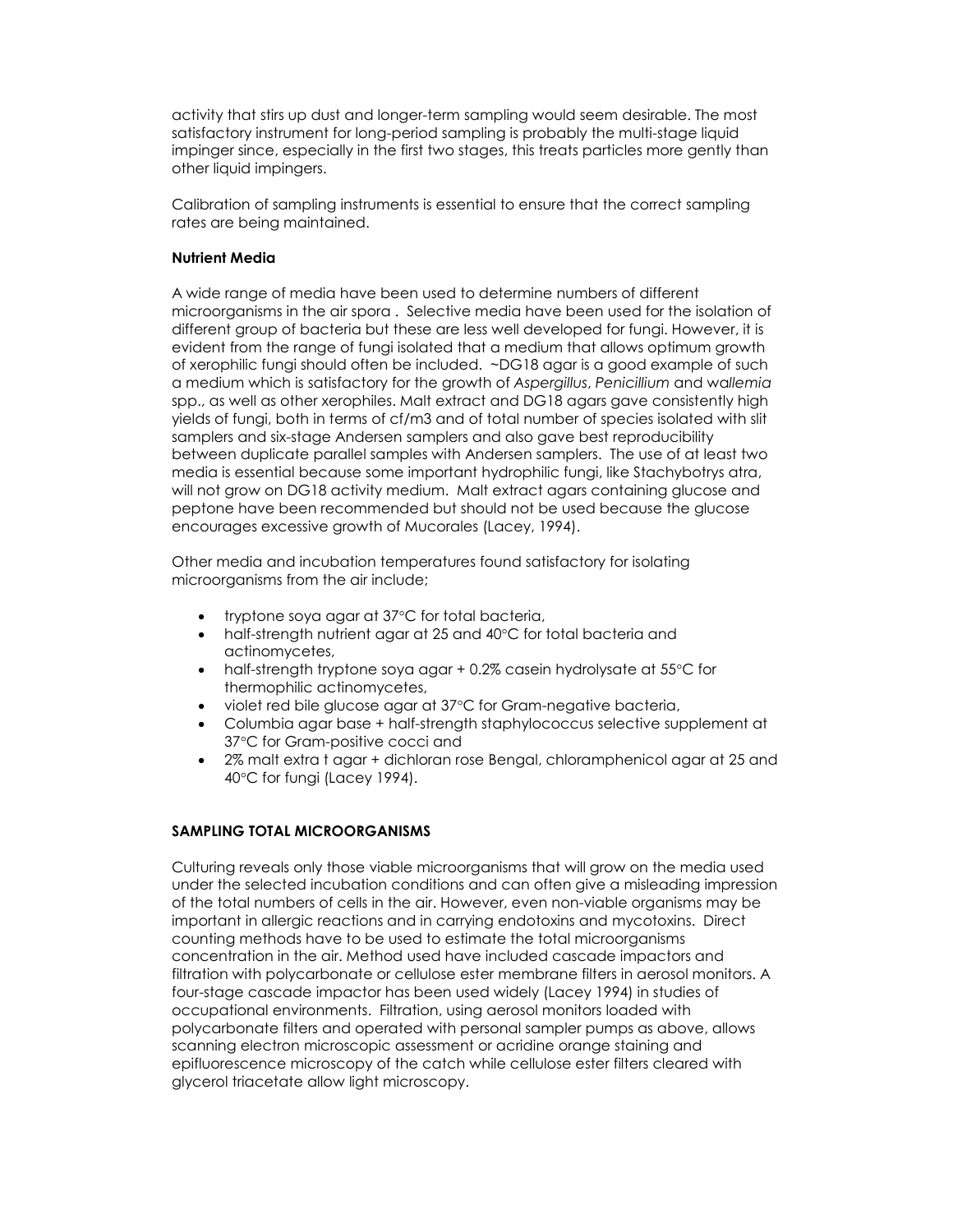## SAMPLING AIRBORNE ALLERGENS

Not all allergens are microbial in origin and while microbial allergens can be assessed using the methods described above, non-microbial allergens require different methods. Filtration has been used most commonly, with high volume samplers drawing up to 1 m3 /min through 20x30 cm glass fibre filter paper or, more recently, with 3 cm diameter glass fibre filters sampling at 17 1/m min or 25 mm glass fibre filters sampling at 2 1/min (Lacey 1994). Cascade impactors and multistage liquid impingers have been used to collect and size allergenic particles. Better recovery of scampi allergen was obtained with a Litton-type large volume filtration and this has been confirmed in a model system using egg albumin (Lacey 1994). Radioallergosorbent test (RAST) inhibition assay (ELISA) to detect lgG antibodies. ELISA is probably no more sensitive than RAST and has been used to detect house-dust mite allergen in samples collected on personal sampler filters. ELISA also allows the assay of specific component using monoclonal or polyclonal antibodies.

# SAMPLING MYCOTOXINS

Glass fibre filters and a high-volume sampler have been used to sample airborne aflatoxins and were subsequently found more satisfactory or sampling such aerosols than cotton filters, a RCS sampler, an Andersen sampler loaded with Teflon (Dupont) discs instead of agar and liquid impinger . Similar sampling methods could be used for other mycotoxins with detection and quantification by immuno-assay, using monolclonal antibodies.

# SAMPLING VOLATILE METABOLITIES

Fungal volatiles were sampled by Miller et al, (1988) by passing 2001 of air filtered to 0.22 µm through clean stainless steel cartridges packed with Tenax GC support (60/80 mesh). The cartridges had been conditioned at 300°C, with a helium gas flow of 20 ml/min for 6 h and a baseline record for each cartridge determined by gas chromatography-mass spectroscopy (GC-MS) after transferring the cartridges to a desorption unit (Chemical Data System 320) interfaced to a GC-MS system (Finnigan MAT 312).

The cartridges were kept sealed into glass tubes before and after sampling. As soon as possible after sampling, the cartridges were thermally desorbed and analysed.

### SAMPLING ENDOTOXINS

Endotoxins have generally been collected by filtration through cellulose acetate or polyvinyl chloride, either directly with sampling rates of 1-2 1/min or using a vertical elutriator. But an Andersen sampler, depositing onto glass fibre filters, and a cascade impactor have also been used. After exposure and weighing the filters are shaken with pyrogen-free water and endotoxin is quantified with a Limulus ameobocyte lysate (LAL) assay.

References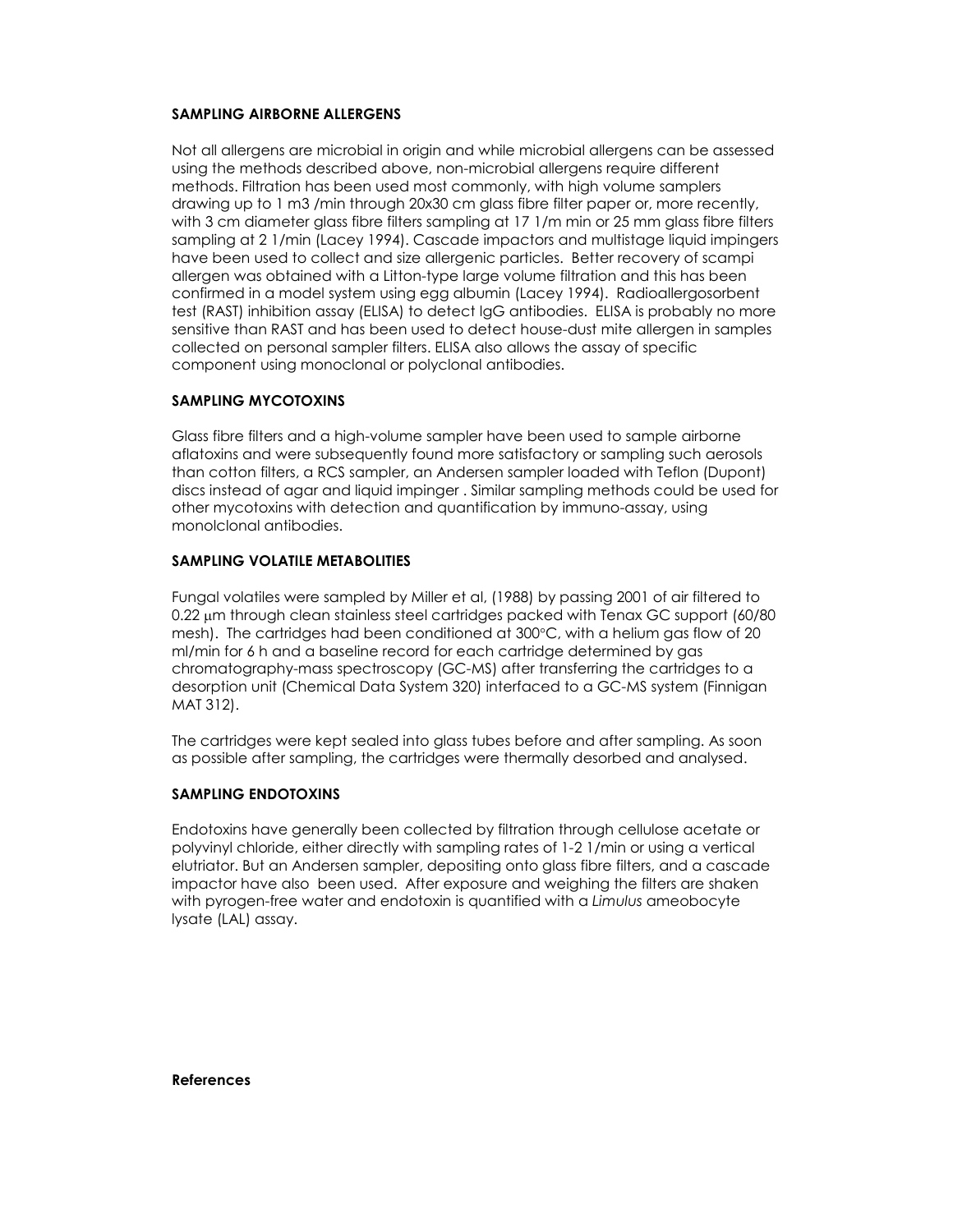Adhikari A, Sen MM, Gupta-Bhattacharya S, Chandra S: Studies on airborne fungal spores from two indoor cowsheds of sub-urban and rural areas of West Bengal, India. Indoor Built Environ 1999;8:221-229.

Bhattacharya K, Raha S, Majumdar MR: Measuring indoor fungal contaminants in rural West Bengal, India, with reference to allergy symptoms. Indoor Built environ 2001;10:40-48.

Brickus LSR,Siqueira LFG, de Aquino Neto FR, Cardoso JN: Occurrence of airborne bacteria and fungi on Bayside offices in Rio de Janeiro, Brazil. Indoor Builr Environ 1998;7:270-275.

CDC: Centers for Disease Control and Prevention. Update: pulmonary hemorrhage/hemosiderosis among infants--Cleveland, Ohio, 1993-1996. MMWR Morb Mortal Wkly Rep. 1997;46:33-35.

Croft WA, Jarvis BB, Yatawara CS: Airborne outbreak of trichothecene toxicosis. Atmos Environ. 1986;20:549-552.

Curtis L, Ross M, Persky V, Scheff P, Wadden R, Ramaktirnan V, Hryhorczuk D: Bioaerosol concentrations in the Quad Cities 1 year after the 1993 Mississippi River floods. Indoor Built Environ 2000;9:35-43.

Dales RE, Burned R, Zwanenburg H:. Adverse Health effects among adults exposed to home dampness and molds. Am Rev of Respir Dis 1991; 143:505-509.

doPico GA: Report on diseases. Am J lndust Med 1986;10:261-265.

Etzel RA, Montaña E, Sorenson WG, Kullman GJ, Allan TM, Dearborn DG: Acute Pulmonary Hemorrhage in infants associated with exposure to Stachybotrys atra and other fungi. Arch Pediatr Adolesc Med 1998;152:757-762.

Finnegan MJ, Pickering CAC, Burge PS: The Sick Building Syndrome:Prevalence Studies. Br Med J 1984;289:1573-1575.

Gots RE: How to monitor and prevent indoor environmental problems. In: Keeping Buildings Healthy. (O'Reilly JT, Hagan P, Gots R, Hedge A, eds.): John Wiley & Sons, Inc. New York. 1998.

Gravesen S, Nielsen PA, Iversen R, Nielsen KF: Microfungal contamination of damp buildings – examples of constructions and risk materials. Env Hlth Perspect 1999; 107 Suppl. 3:505-508.

Gravesen, S, Frisvad,J C and Samson, R A: Microfungi, Munksaard, Copenhagen (1994).

Haverinen U, Husman T, Pekkanen J, Vahteristo M, Moschandreas D, Nevalainen A: Characteristics of moisture damage in houses and their association with self-reported symptoms of the occupants. Indoor Built Environ 2001;10:83-94.

Institute of Medicine. 1993. Indoor Allergens. Assessing and Controlling Adverse Health Effects. Pope, A.M., Patterson, R., Burge, H.A., editors. Committee on Health effects and Indoor Allergens, Division of Health Promotion and Disease Prevention, Institute of Medicine. National Academy Press. Washington, D.C.

ISAAC: The International Study of Asthma and Allergies in Childhood (ISAAC) Steering Committee. Worldwide variation in prevalence of symptoms of asthma, allergic rhinoconjunctivitis and atopic eczema. Lancet 1998;351:1225-1232.

Kuehn, K A, garrison, R, Roberton, l, Koehn, R D, Johnson,a L, and Rea, W J, (1992) Identification of airborne micro-fungal population from home environments within Dallas Fort Worth (Texas) region, Indoor Environment 1992, 285-92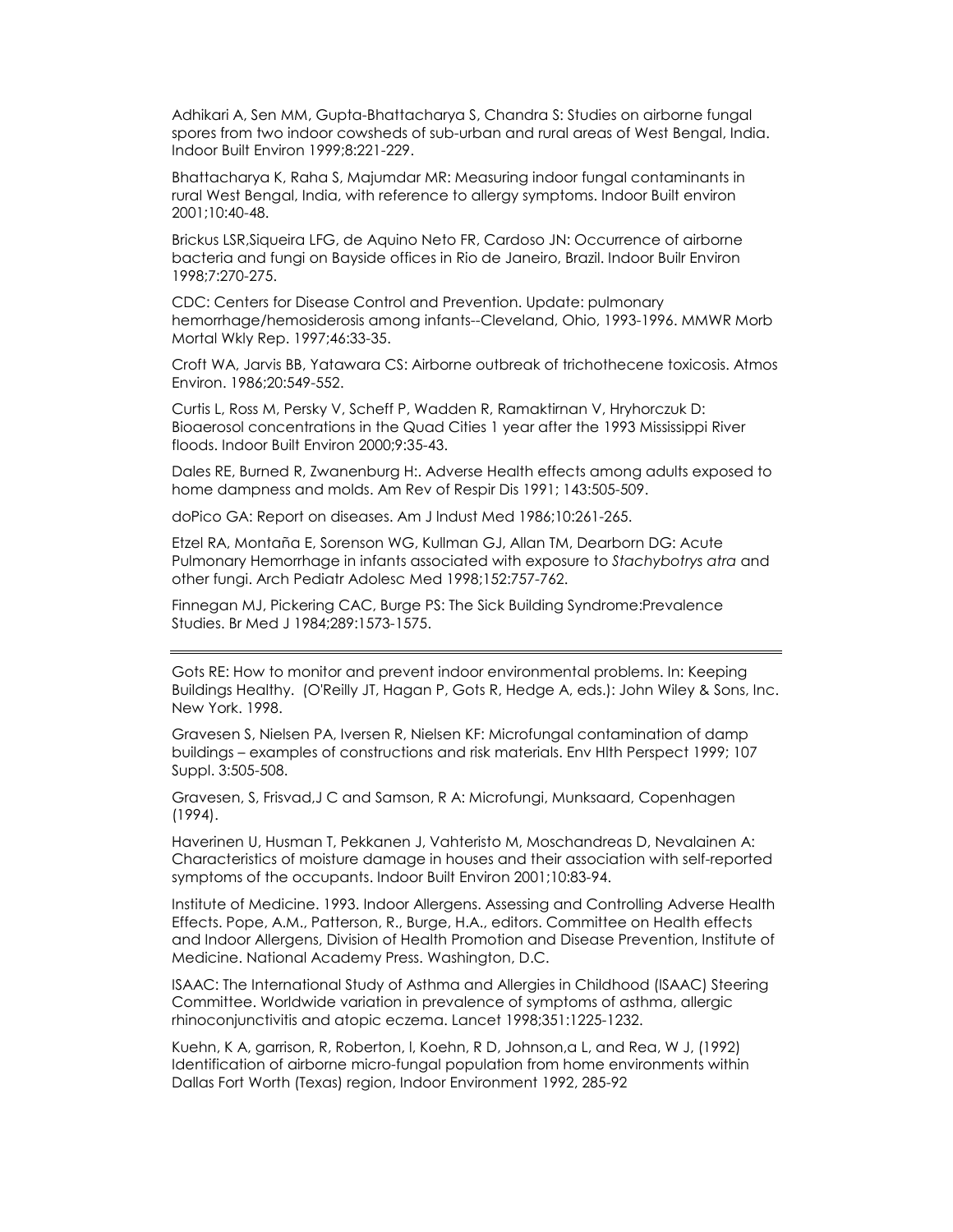Koskinen O, Husman T, Meklin T, Nevalainen A: The relationship between moisture or mould observations in houses and the state of health of their occupants. Eur Respir J 1999; 14: 1363-1367.

Lawton MD, Dales RE, White J: The influence of house characteristics in a Canadian community on microbiological contamination. Indoor Air 1998; 8: 2-11.

Lacey, J 1994 Indoor aerobiology and health in Building Mycology, Management of Health and Decay in buildings. E & FN Spon, London (1994) pages77-130.

 Malkin R, Martinez K, Marinkovich V, Wilcox T, Wall D, Biagini R: The relationship between symptoms and IgG and IgE antibodies in an office environment. Environmental Research 1998;76 (2): 85-93.

Millar, J D., Laflamme, A M., Sobol, Y., et. Al. (1998)Fungi and fungal products in some Canadian Houses. International Biodeterioration, 24, 103-20

Morris Greenberg, (1990) Allergy in Buildings and health, The Rlsehaugh Guide (Curwell S, March C, Veneables R, eds.) RIBA, London.

NIOSH: Request for Assistance in Preventing Organic Dust Toxic Syndrome. Publication No. 94-102. Publication date: April 1994.

Parker JE, Petsonk EL, Weber SL: Hypersensitivity pneumonitis and organic dust toxic syndrome. Immunol and Allergy Clin of North America 1992; 12(2):279-290.

Pasanen P, Pasanen AL, Jantunen M: Water condensation promotes fungal growth in ventilation ducts. Indoor Air. 1993;3:106-112.

Rask-Andersen A Organic dust toxic syndrome among farmers. Br J Indust Med 1989; 46:233-238.

Robertson LD: Monitoring Viable Fungal and Bacterial Bioaerosol Concentrations to Identify Acceptable Levels for Common Indoor Environments. Indoor built environ 1997;6(5):295-300.

Sick Building Syndrome, Biological Aerosols and System Control of Indoor Air Quality, published by CIAR, Maryland [YEAR].

Singh J, (199?) Indoor Air Quality in Buildings, Office Health & Safety Briefing, Croner.

Singh J, Sick Building Syndrome, Facilities Management, Health and Safety, pp. 12-15, November 1999 issue.

Singh J, Sick Building Syndrome, Occupational Heath and Hygiene, Health and Safety, pp. 14 -16, December 1999 issue.

Singh J, Walker B: Allergy Problem in Buildings, Quay Publishing, Lancaster (1994).

Singh J: Biological contaminants in the built environment and their health implications, Building Res Inform 1993; 21(4):216 – 224.

Singh J: Building Mycology, Management of Health and Decay in buildings. E & FN Spon, London (1994).

Singh J: Health, comfort and productivity in the indoor environment. Indoor Built Environ 1996; 5: 22-34.

Singh J: Impact of indoor air pollution on health, comfort and productivity of the occupants. Aerobiologia 1996;12: 121-127.

SNB: Organic Dust in Agriculture. General Recommendations of the Swedish National Board of Occupational Safety and Health on Organic Dust in Agriculture. Adopted 15th June 1994. AFS 1994:11.

Spengler J, Neas L, Nakai S, Dockery D, Speizer F, Ware J, Raizenne M: Respiratory symptoms and housing characteristics. Indoor Air 1994; 4: 72-84.